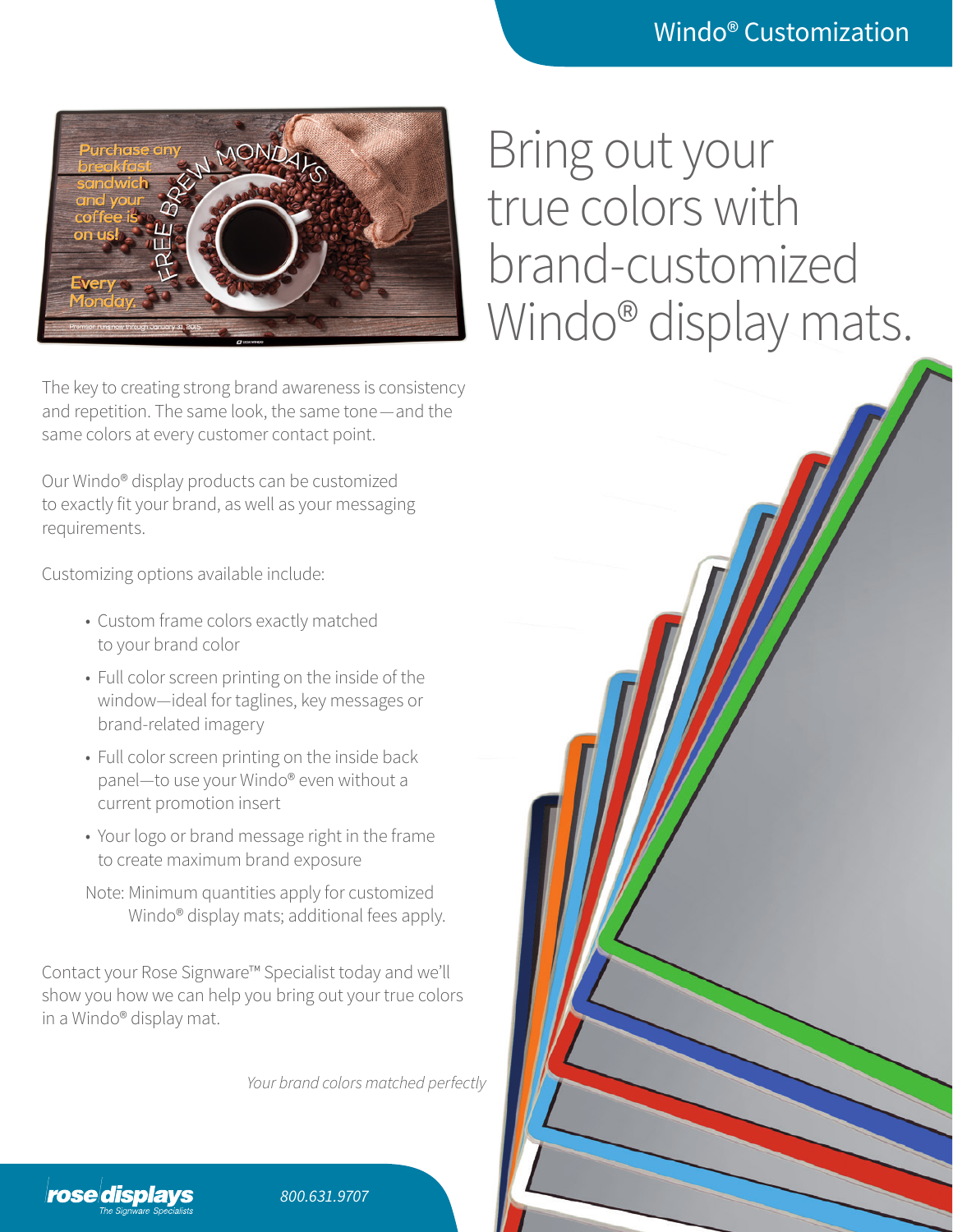## Color Frame Options  $\blacksquare$

We can color match a FloorWindo® and DeskWindo® frame to almost any color available including Pantone®, RAL and HKS. We can even color match to an object should a reference color code not be available! Once a custom color is produced, we'll give you a color sample swatch for final approval before proceeding with production. Additional costs apply for a custom color frame.

We also offer 12 standard production colors. These are the most commonly chosen colors, and because we have these color swatches available, this can help to save time and streamline the final approval process.

Typical lead time for custom produced products is approximately 8 weeks after final customer approval, depending on the order quantity. A customization form must be completed, signed and returned to Rose Displays before we proceed with production. Your Signware™ Specialist will be happy to help.



Standard Colors Reference Chart

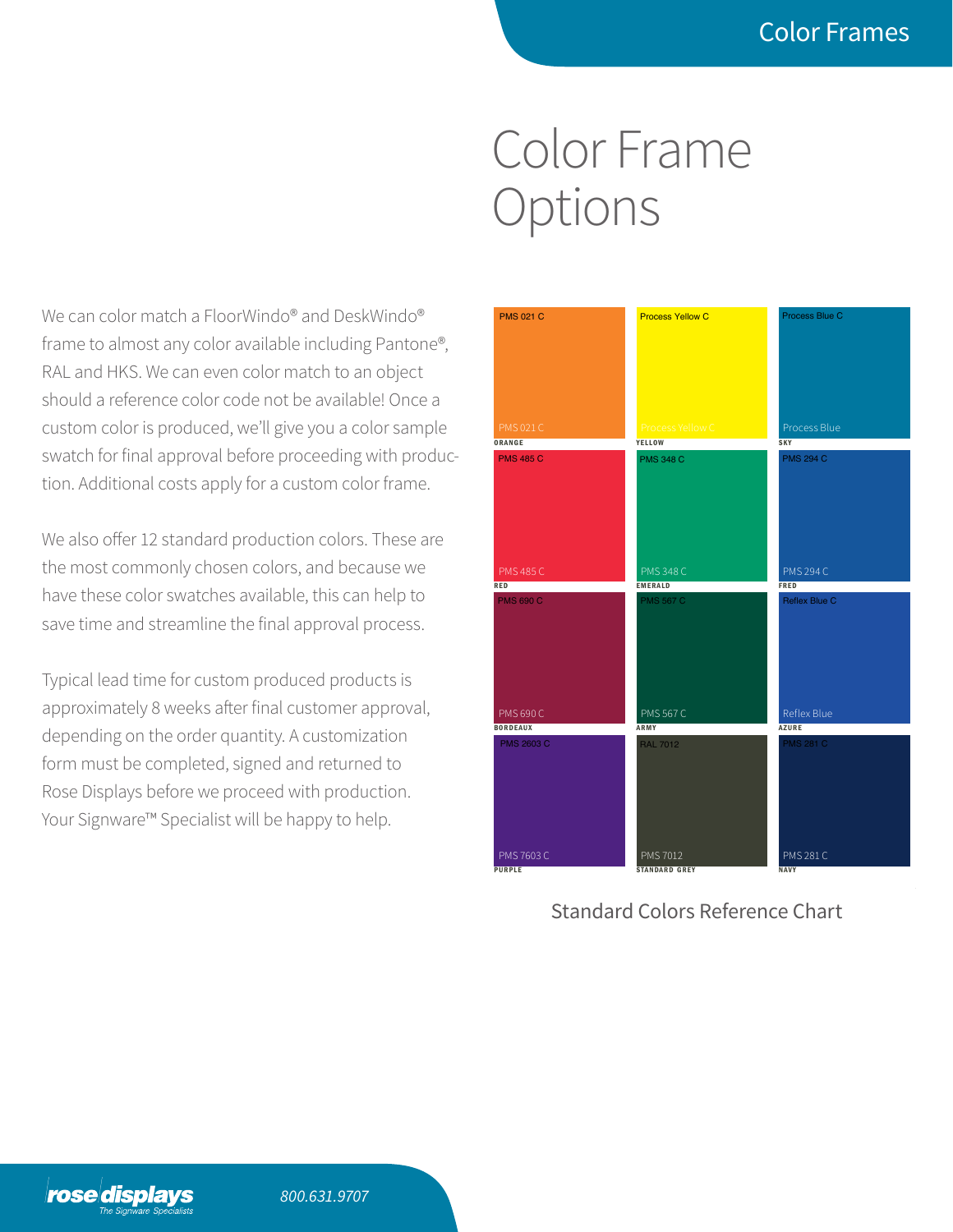## Screen Printing **Option**

A brand logo or other artwork can be screen printed from one-color to full color process on the inside of the FloorWindo® or DeskWindo® window. In addition to reinforcing your brand identity, a screen printed window ensures that your investment will only be used for your messaging. The printing is placed on the inside of the window to ensure that the image does not get damaged through general wear and tear.

When using this option, you'll want to be sure your graphic designers leave space in the art of their graphic inserts to accomodate where the screen print is positioned.

To ensure that we have covered all of the possibilities for screen printing a FloorWindo or DeskWindo mat, we will need to know the size of screen print, positioning of artwork, and the specific colors you require.

Typical lead time for custom produced products is approximately 8 weeks after final approval, depending on quantity. A customization form must be completed, signed and returned to Rose Displays before we proceed with production. Your Signware™ Specialist will be happy to help.